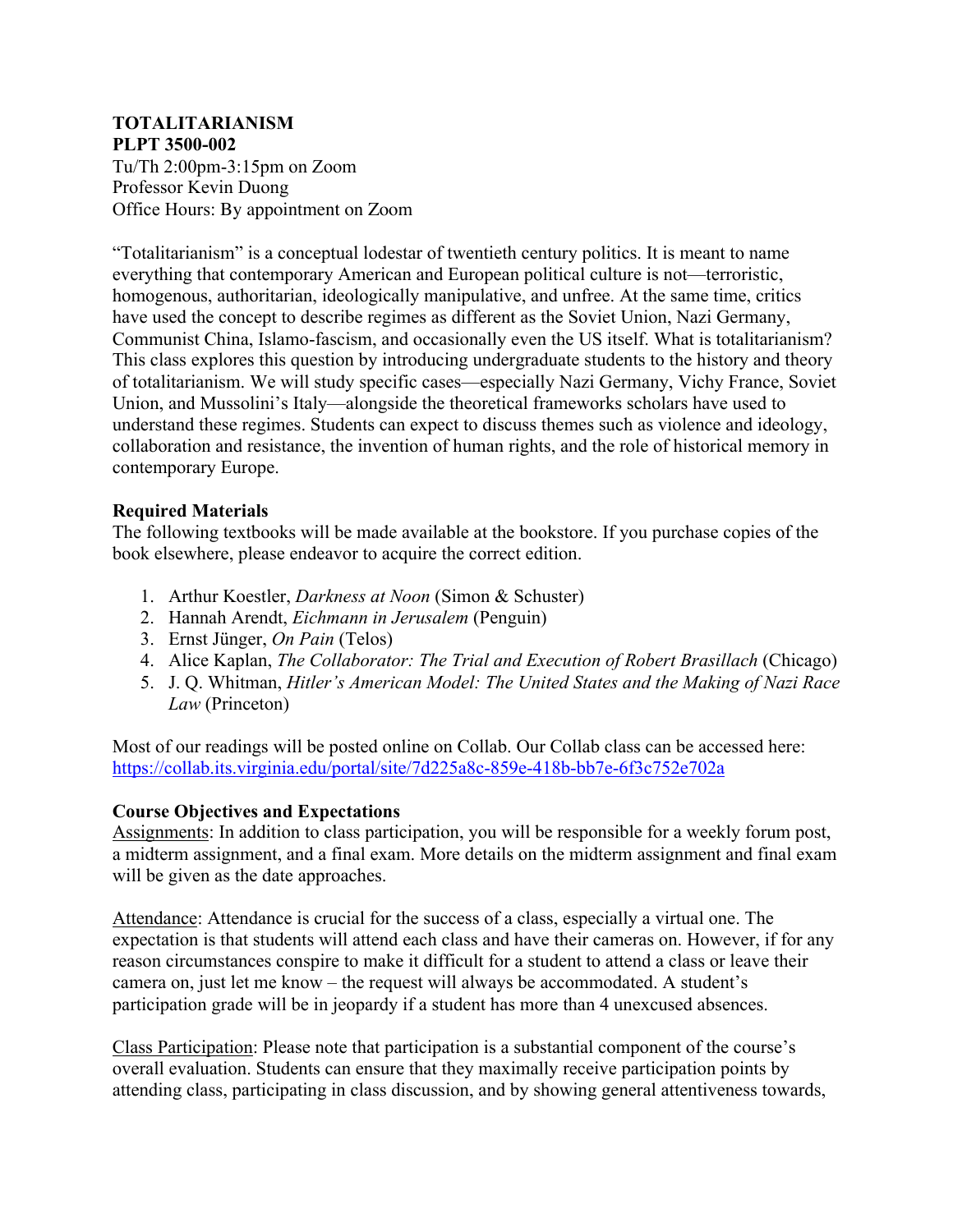including thoughtful responses to, their fellow classmates. If for any reason a student is concerned about their ability to do the above listed, please feel free to discuss the matter with me early in the semester.

Course Evaluation:

| In-class Participation   | 20% |
|--------------------------|-----|
| <b>Forum Posts</b>       | 20% |
| Midterm Reflection Paper | 20% |
| Final Exam               | 40% |

## COVID Grading Note:

As you all may know, there are alternative grading schemes available during COVID. According to the university, "Students have until the Add deadline (Feb. 16) to choose Graded (A-F grades) or the COVID Credit/General Credit/No Credit grading option for their Spring courses in SIS. Students will have an additional opportunity beginning on April 23 until April 30 to change the grading option for each of their courses. The deadline to make any changes to a course grading option is Friday, April 30, at 11:59 p.m. Eastern Daylight Time."

## **Other Matters:**

Plagiarism: Each student is expected to abide by the code of academic integrity. It is your responsibility to familiarize yourself with college policies regarding plagiarism and other violations of academic integrity, which will be strictly observed in this class. If work is found to be plagiarized, the student will receive an automatic failing grade in the class, and depending on the situation additional sanctions may be imposed by the college.

Reasonable Accommodations for Students with Disabilities**:** If you have a disability that may require assistance or accommodations, or if you have any questions related to any accommodation for testing, note taking, reading, etc., please speak with me as soon as possible. You may also contact the Student Disability Access Center at https://studenthealth.virginia.edu/sdac-contactus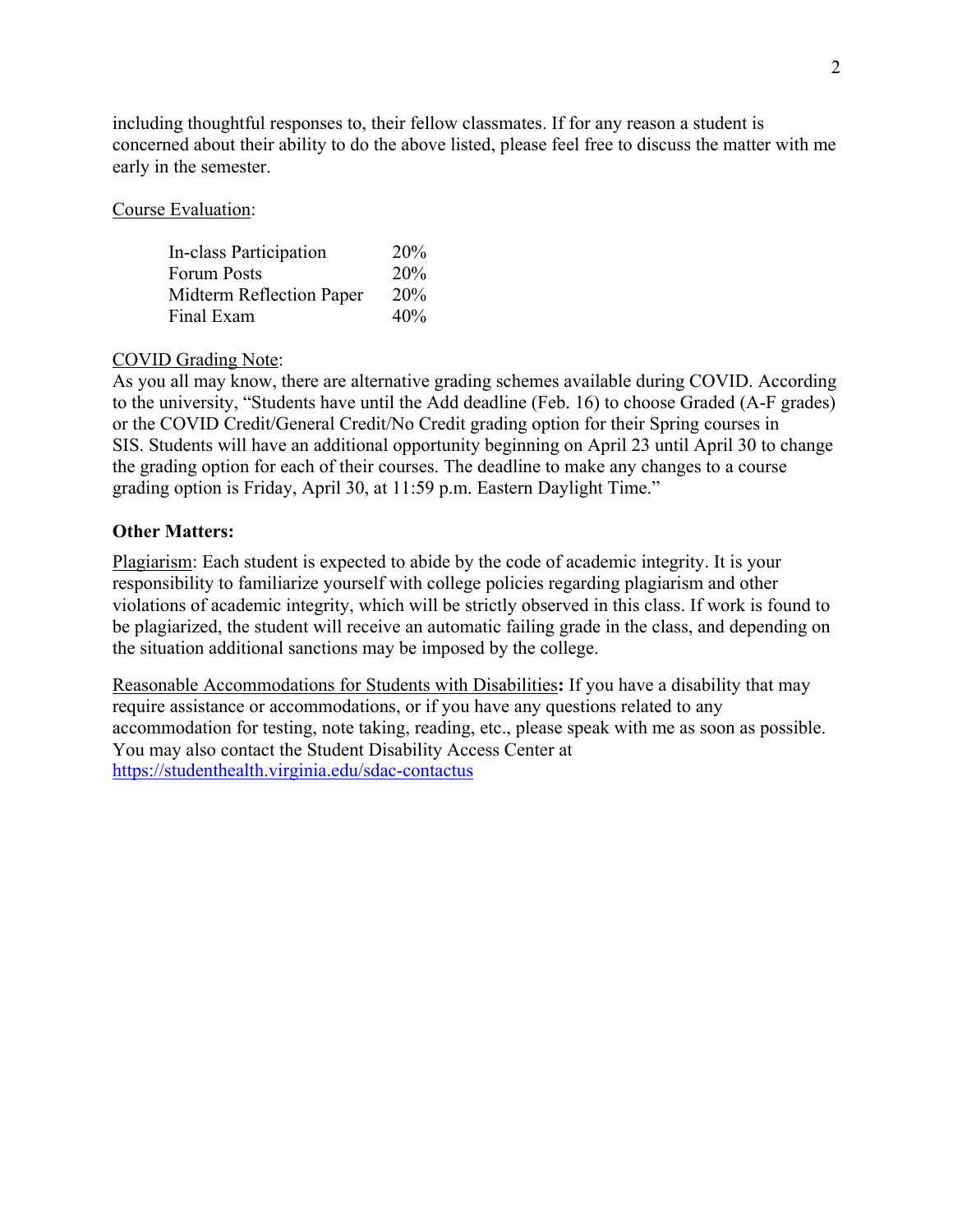### **Schedule of Readings**

Readings and assignments are to be completed by their corresponding date. 'Optional' readings are additional selections that may improve your mastery of the material, but aren't required. Readings required with asterisks (\*) are available on our Collab website. Please read the assigned texts in the order they are listed.

### WEEK 1-2: What is Totalitarianism? Literary and Popular Accounts

Many of us today have an idea of what totalitarianism is, even if it is sometimes impressionistic. In the first two weeks of our class, we explore popular perceptions of what totalitarianism is in film and literature. What are the defining features of "totalitarianism" that we pick up in literary and political culture?

| $\bf{Feb 2:}$  | Introduction                                                                                                                                                              |
|----------------|---------------------------------------------------------------------------------------------------------------------------------------------------------------------------|
| <b>Feb 4:</b>  | $1984 \text{ (film)}$ *                                                                                                                                                   |
| <b>Feb 9:</b>  | Charles de Gaulle, "Russian Menace Like German" in the <i>New York Times</i> *                                                                                            |
|                | Arthur Koestler, <i>Darkness at Noon</i> (pp. 1-146)                                                                                                                      |
| <b>Feb 11:</b> | Arthur Koestler, <i>Darkness at Noon</i> (pp. 147-249)                                                                                                                    |
| Optional:      | Abbott Gleason, Totalitarianism: The Inner History of the Cold War (pp. 31-50)<br>Maurice Merleau-Ponty, Humanism and Terror: An Essay on the Communist<br><i>Problem</i> |

WEEK 3-5: The Origins of Totalitarianism: Classical Accounts

"Totalitarianism theory" was a body of theory that emerged in the mid-twentieth century. These foundational texts formalized totalitarianism's essential features, the better to understand its historical novelty. During these weeks, we'll move away from popular understandings of totalitarianism to a more intensive study of its classic studies.

| <b>Feb 16:</b> | Friedrich Hayek, Law, Legislation, Liberty, Vol 1 (pp. 35-54)*                                                                 |
|----------------|--------------------------------------------------------------------------------------------------------------------------------|
|                | Friedrich Hayek, <i>The Road to Serfdom</i> (pp. 57-90)*                                                                       |
| <b>Feb 18:</b> | Friedrich Hayek, <i>The Road to Serfdom</i> , (pp. 100-111, 124-133, 193-209)*                                                 |
| <b>Feb 23:</b> | Hannah Arendt, The Origins of Totalitarianism (pp. 305-340)*                                                                   |
| <b>Feb 25:</b> | Hannah Arendt, The Origins of Totalitarianism (pp. 291-302, 460-482)                                                           |
| Mar 2:         | <b>No Class</b>                                                                                                                |
| Mar 4:         | Claude Lefort, "Totalitarianism Without Stalin,"* "The Image of the Body and                                                   |
|                | Totalitarianism"*                                                                                                              |
| Optional:      | Carl J. Friedrich and Zbigniew Brzezinski, "Of Totalitarian Dictatorship" in<br><b>Totalitarian Dictatorship and Autocracy</b> |
|                | David Ciepley, Liberalism in the Shadow of Totalitarianism                                                                     |
|                | Jacob Talmon, The Origins of Totalitarian Democracy                                                                            |
|                | Abbott Gleason, Totalitarianism: The Inner History of the Cold War (pp. 108-<br>120)                                           |
|                | Juan Linz, "Totalitarian Systems" in Totalitarianism and Authoritarian Regimes                                                 |
|                |                                                                                                                                |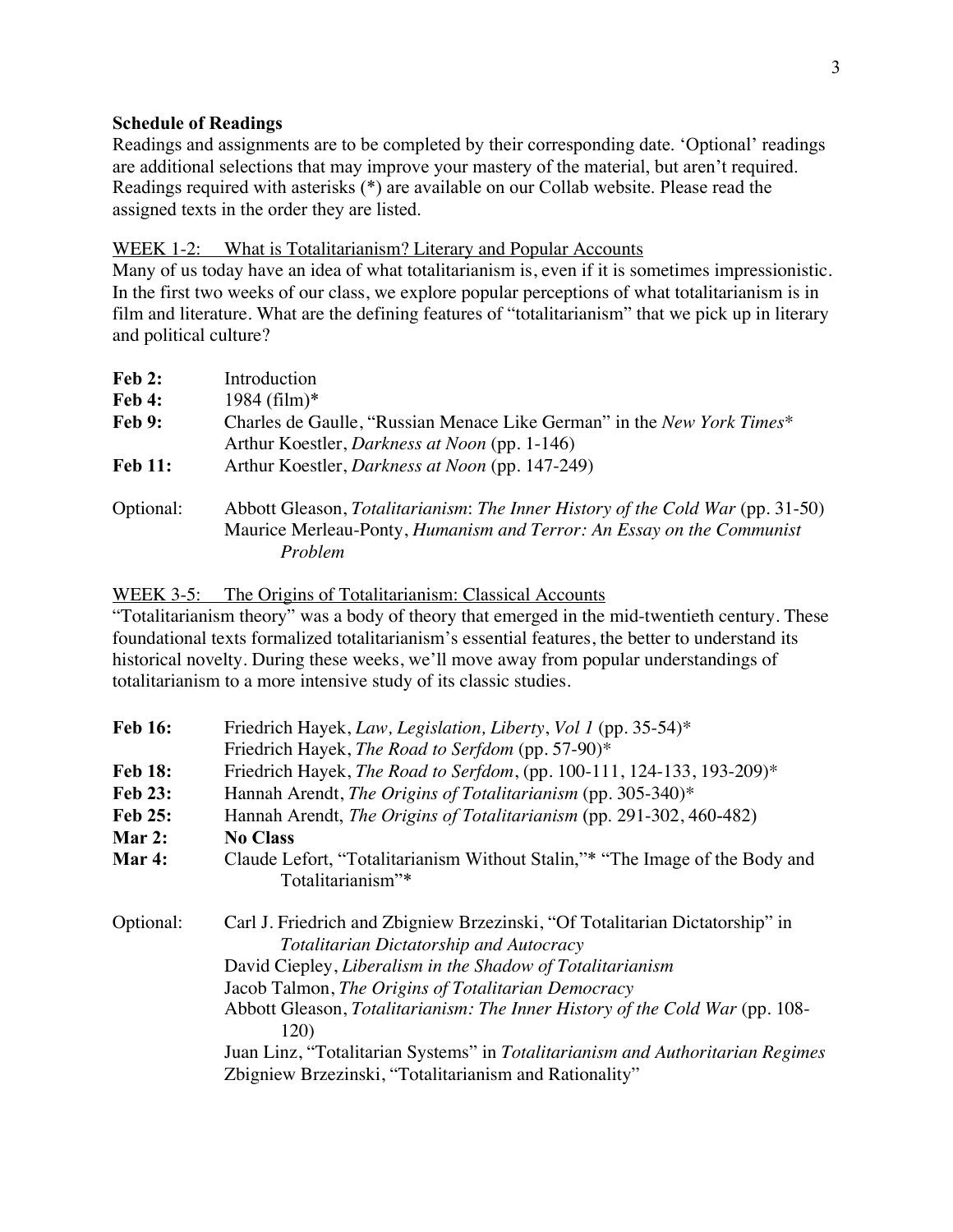#### WEEK 6-8: The Political Culture of Totalitarianism

In the classical accounts of totalitarianism, "ideology" holds a special place. That ideology was unique in how it brought together preexisting ideas from the nineteenth century and radicalized them. Foremost among those ideas were the sacred, the cult of the will, and the revolutionary role of technology in an age of "mass society." During these weeks, we observe different ways totalitarian movements sought to combine these ideas into a persuasive, mass political culture.

| Mar 8:         | <b>Midterm Reflection Due</b>                                                                                                                                           |
|----------------|-------------------------------------------------------------------------------------------------------------------------------------------------------------------------|
| Mar 9:         | <b>No Class, Break Day</b>                                                                                                                                              |
| <b>Mar 11:</b> | Leni Riefenstahl, Triumph of the Will (film)*                                                                                                                           |
|                | Simonetta Falasca-Zamponi, Fascist Spectacle: The Aesthetics of Power in                                                                                                |
|                | <i>Mussolini's Italy</i> (pp. 15-28, 42-88)*                                                                                                                            |
| <b>Mar 16:</b> | Filippo Marinetti, "The Founding and Manifesto of Futurism," "The Necessity<br>and Beauty of Violence," "First Futurist Political Manifesto," "Futurist<br>Patriotism"* |
|                | Ardengo Soffici, "Fascist Art"*                                                                                                                                         |
|                | Tullio Crali, "Dancing Flight Over the Enemy" (painting)*                                                                                                               |
| <b>Mar 18:</b> | Bernardo Bertolucci, The Conformist (film)*                                                                                                                             |
|                | Benjamin Martin, The Nazi-Fascist New Order for European Culture (pp. 1-11,<br>$44 - 73$ <sup>*</sup>                                                                   |
| <b>Mar 23:</b> | Anatoly Lunacharsky, "Self-Education of the Workers"*                                                                                                                   |
|                | Maxim Gorky, "Soviet Literature"*                                                                                                                                       |
| <b>Mar 25:</b> | Susan Buck-Morss, Dreamworld and Catastrophe: The Passing of Mass Utopia<br><i>in East and West</i> (pp. ix-xiv, 134-135, 174-211)*                                     |
| Optional:      | Richard Taylor, "A 'Cinema for the Millions': Soviet Socialist Realism and the<br>Problem of Film Comedy"                                                               |
|                | Jeffrey Herf, Reactionary Modernism: Technology, Culture, and Politics in<br>Weimar and the Third Reich (pp. 70-108)                                                    |
|                | Sandrine Sanos, The Aesthetics of Hate: Far-Right Intellectuals, Antisemitism,<br>and Gender in 1930s France                                                            |
|                | Sigmund Neumann, Permanent Revolution (pp. 96-117)                                                                                                                      |
|                | Marjorie Perloff, The Futurist Moment: Avant-Garde, Avant Guerre, and the<br>Language of Rupture                                                                        |
|                | Mark Antliff, Avant-Garde Fascism: The Mobilization of Myth, Art, and Culture<br>in France, 1909-1939                                                                   |

#### WEEK 9-11: Degeneracy, Violence & Total War

Totalitarian states were engaged in a form of "total war" that manifested the power of the "total state" at home. During these weeks, we investigate how "total war" and the "total state" were conceptualized. What are the links between racism and total war? Do totalitarian states understand the use of political violence differently from other states?

| <b>Mar 30:</b> | Benito Mussolini, "The Manifesto on Race,"* "The Racial Laws"*               |
|----------------|------------------------------------------------------------------------------|
|                | Enzo Traverso, The Origins of Nazi Violence (pp. 47-75)*                     |
| Apr $1:$       | Adolf Hitler, <i>Mein Kampf</i> ,* "Speech to the National Socialist Women's |